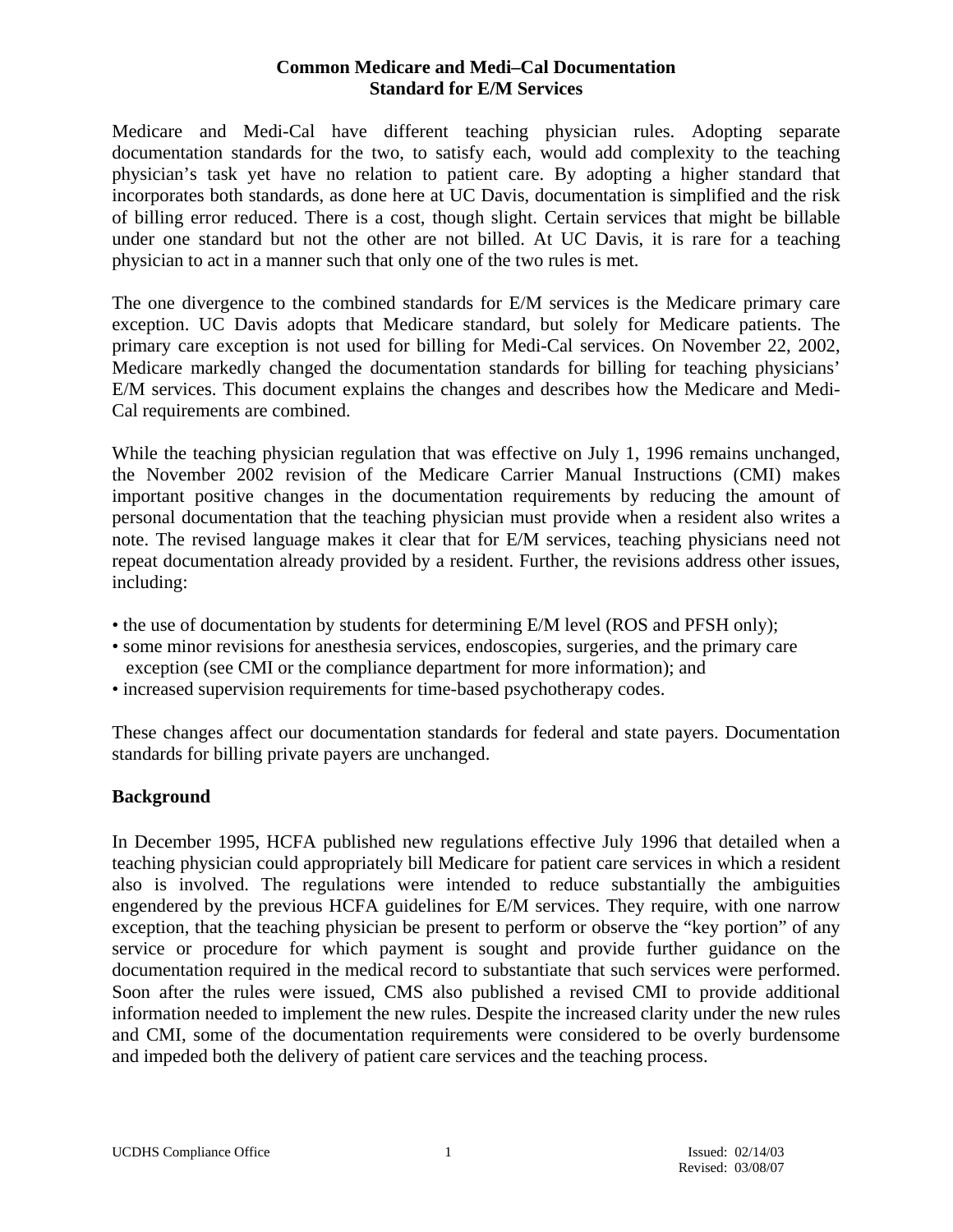CMS has been examining the regulatory burden on physicians and attempting to provide relief when feasible. Over the past year, the Agency has worked with AAMC through the Group on Faculty Practice Steering Committee to identify burdensome aspects of the supervising physician requirements that could be addressed through revisions to the Carrier Manual Instructions rather than through changes in the regulation. The revised CMI should significantly reduce the documentation burden on teaching physicians for E/M services when a resident also is involved in the care of a patient. **It is important to note that with very limited exceptions, a teaching physician still must write a personal note and, unless the service is provided under the Primary Care Exception, must be present for or perform the "key portion" of the service.** 

## **Summary of Revisions**

## **Definitions**

Among the definitions that CMS has added to the Carrier Manual Instructions are:

Resident: "The term includes interns and fellows in GME programs recognized as approved for purposes of direct GME payments made by the fiscal intermediary. Receiving a staff or faculty appointment or participating in a fellowship does not by itself alter the status of "resident". Additionally, this status remains unaffected regardless of whether a hospital includes the physician in its full time equivalency count of residents."

Documentation: "Notes recorded in the patient's medical record by a resident and/or teaching physician or others as outlined in specific situations regarding the service furnished. Documentation may be dictated and typed, hand-written or computer-generated and typed or handwritten. Documentation must be dated and include a legible signature or identity. Pursuant to 42 CFR 415.172(b), documentation must identify at a minimum the service furnished, the participation of the teaching physician in providing the service and whether the teaching physician was physically present."

Physically present: The teaching physician is located in the same room (or partitioned or curtained area, if the room is subdivided to accommodate multiple patients) as the patient and/or performs a face-to-face service.

# **Documentation Instructions for E/M Services and Common Scenarios**

## **Medicare**

CMS has clarified that for purposes of payment, Evaluation and Management (E/M) services billed by teaching physicians require that they personally document at least the following:

- That they performed the service or were physically present during the key or critical portions of the service when performed by the resident; and
- The participation of the teaching physician in the management of the patient.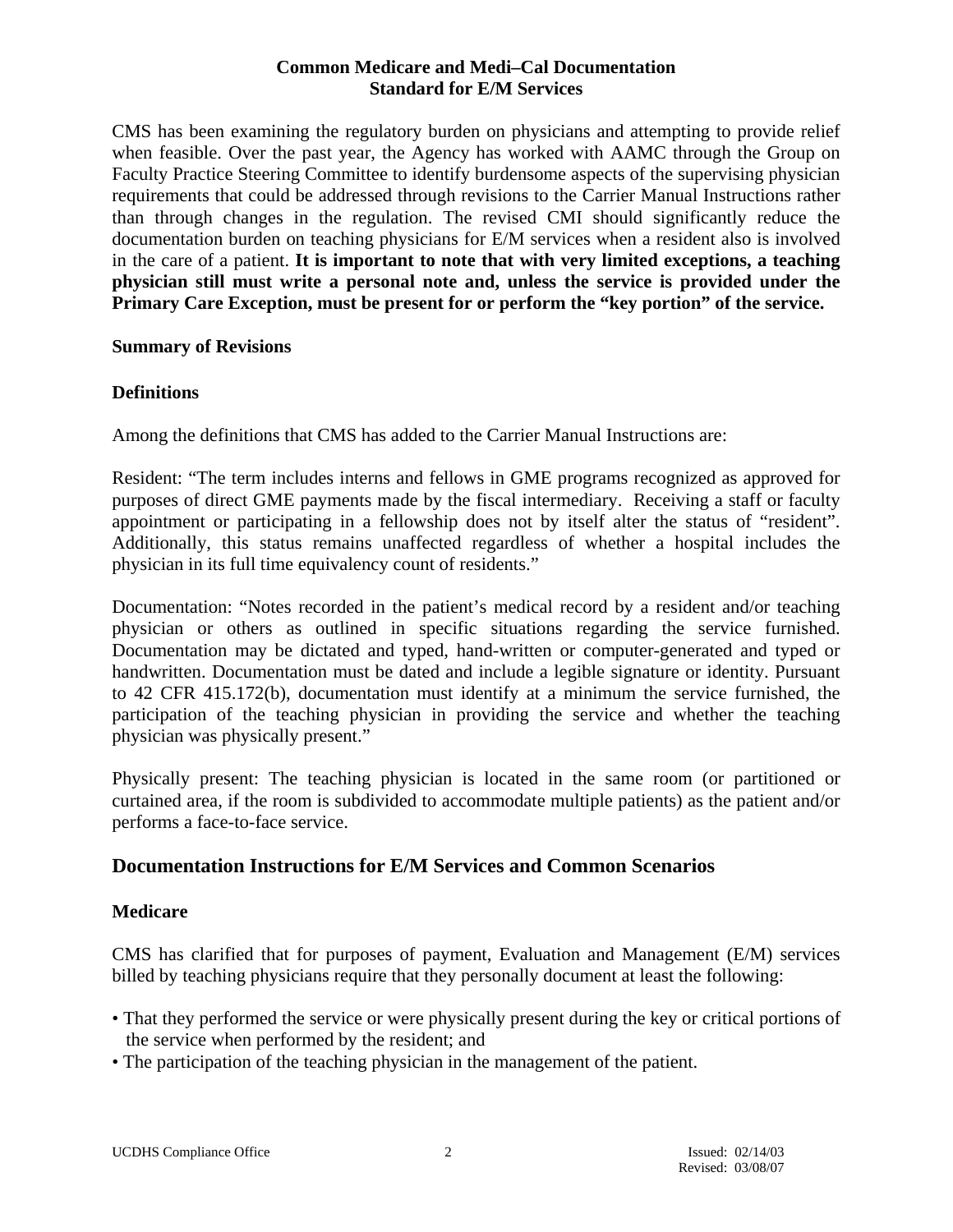# **Medi-Cal**

The distinction between the Medicare and Medi-Cal requirements for teaching physicians can be described as follows. Both Medicare and Medi-Cal require that the teaching physician perform some medical service. Medi-Cal requires "direct service", while Medicare requires "personal service", generally coupled with physical presence. It is not necessary in all instances for the teaching physician to be physically present to bill Medi-Cal.

"Direct service" for Medi-Cal billing is service by the attending physician that is more than passive supervision, but may be carried out by the hands and mind of the resident and is intended to benefit the patient's condition. To translate that to an E/M encounter, one would look for active faculty participation in the patient's care (e.g., contributing to the plan of treatment), not passive teaching supervision, when deciding whether a service can be billed by the teaching physician.

## **Scenarios**

Following are three common scenarios for teaching physicians providing E/M services:

## **Scenario 1:**

The teaching physician personally performs all the required elements of an E/M service without a resident. In this scenario the resident may or may not have performed the E/M service independently.

In the absence of a note by a resident, the teaching physician must document as he or she would document an E/M service in a non-teaching setting.

Where a resident has written notes, the teaching physician's note may reference the resident's note. The teaching physician must document that he or she performed the critical or key portion(s) of the service and that he or she was directly involved in the management of the patient. For payment, the composite of the teaching physician's entry and the resident's entry together must support the medical necessity of the billed service and the level of the service billed by the teaching physician.

## **Scenario 2:**

The resident performs the elements required for an E/M service in the presence of, or jointly with, the teaching physician and the resident documents the service. In this case, the teaching physician must document that he or she was present during the performance of the critical or key portion(s) of the service and that he or she was directly involved in the management of the patient. The teaching physician's note should reference the resident's note. For payment, the composite of the teaching physician's entry and the resident's entry together must support the medical necessity and the level of the service billed by the teaching physician.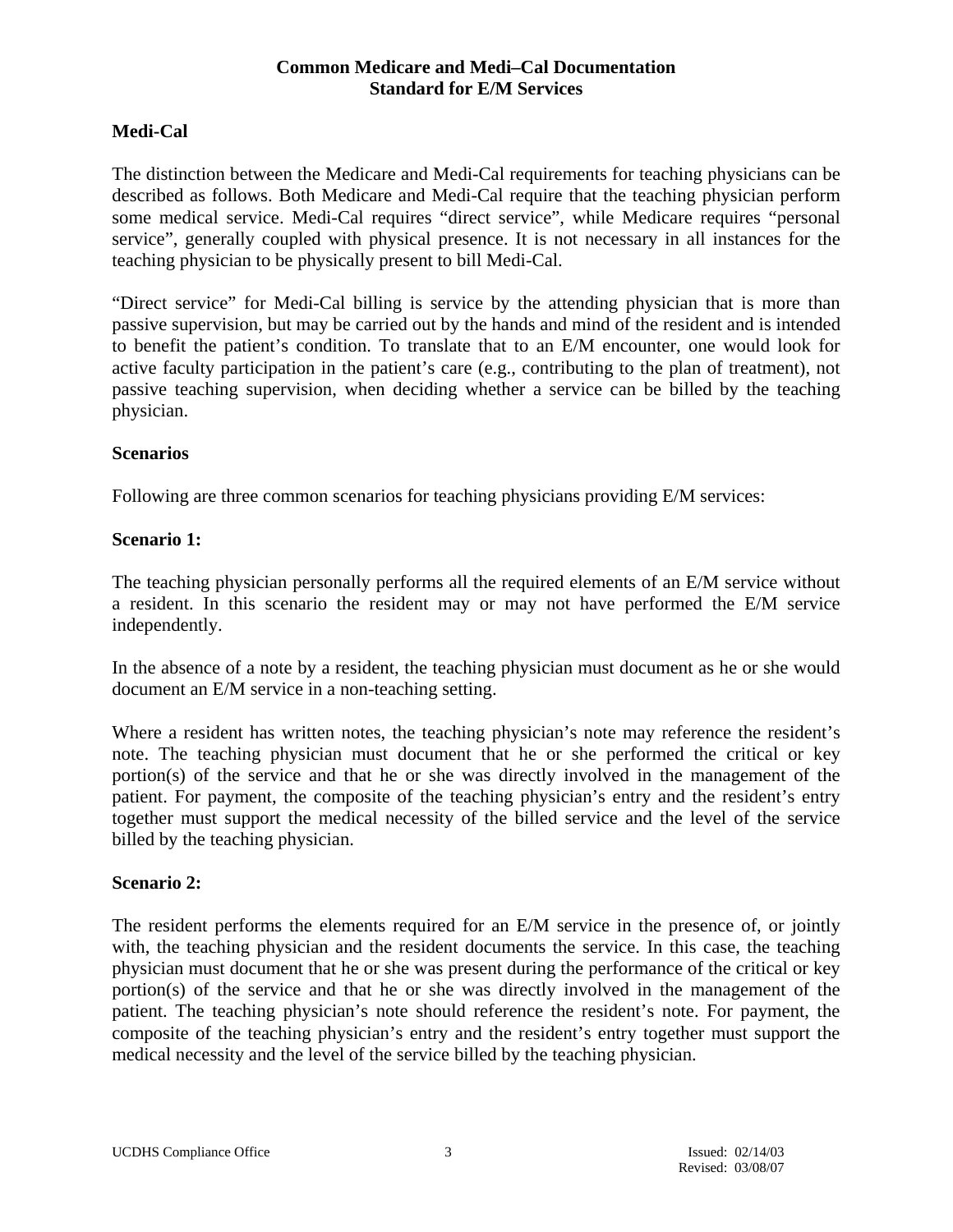## **Scenario 3:**

The resident performs some or all of the required elements of the service in the absence of the teaching physician and documents his/her service. The teaching physician independently performs the critical or key portion(s) of the service with or without the resident present and, as appropriate, discusses the case with the resident. In this instance, the teaching physician must document that he or she personally saw the patient, personally performed critical or key portions of the service, and participated in the a management of the patient. The teaching physician's note should reference the resident's note. For payment, the composite of the teaching physician's entry and the resident's entry together must support the medical necessity of the billed service and the level of the service billed by the teaching physician.

## **Following are examples of minimally acceptable documentation for each of these scenarios:**

This is minimally acceptable documentation. There are a number of situations in which, for the purposes of patient care, more will be written. Note that the same phrases can be used in scenarios 1 and 3. The documentation below satisfies both the Medicare and Medi-Cal requirements described above.

## **Scenario 1:**

**Admitting Note:** "I performed a history and physical examination of the patient and discussed his management with the resident. I reviewed the resident's note, agree with the documented findings and helped develop the plan of care."

**Follow-up Visit:** "Hospital Day #3. I saw and evaluated the patient. I agree with the findings and the plan of care we made as documented in the resident's note."

**Follow-up Visit:** "Hospital Day #5. I saw and examined the patient. I agree with the resident's note except the heart murmur is louder, so I will obtain an echo to evaluate." (NOTE: In this scenario if there are no resident notes, the teaching physician must document as he/she would document an E/M service in a non-teaching setting.)

## **Scenario 2:**

Initial or Follow-up Visit: "I was present with resident during the history and exam. I discussed the case with the resident and agree with the findings and plan we developed as documented in the resident's note."

Follow-up Visit: "I saw the patient with the resident and agree with the resident's findings and plan we made."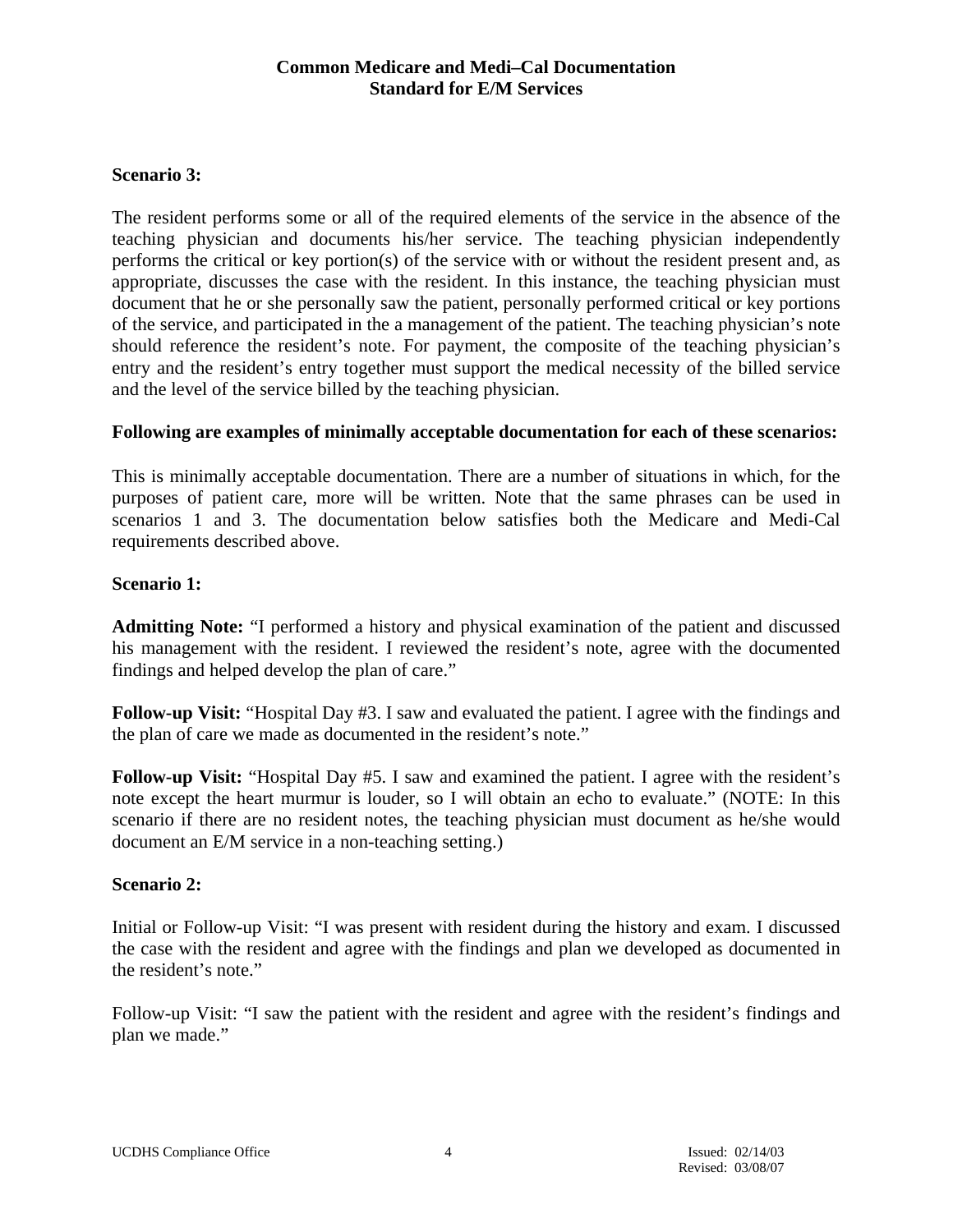## **Scenario 3:**

Initial Visit: "I saw and evaluated the patient. I reviewed the resident's note and agree, except that picture is more consistent with pericarditis than myocardial ischemia. Will begin NSAIDs."

Initial or Follow-up Visit: "I saw and evaluated the patient. Discussed with resident and agree with resident's findings and plan we developed as documented in the resident's note."

Follow-up Visit: "See resident's note for details. I saw and evaluated the patient and agree with the resident's finding and plans we developed as written."

Follow-up Visit: "I saw and evaluated the patient. Agree with resident's note but lower extremities are weaker, now 3/5; MRI of L/S Spine today."

## **Following are examples of unacceptable documentation:**

- "Agree with above." followed by legible countersignature or identity;
- "Rounded, Reviewed, Agree." followed by legible countersignature or identity;
- "Discussed with resident. Agree." followed by legible countersignature or identity;
- "Seen and agree." followed by legible countersignature or identity;
- "Patient seen and evaluated." followed by legible countersignature or identity; and
- A legible countersignature or identity alone.

Such documentation is not acceptable, because the documentation does not make it possible to determine whether the teaching physician was present, evaluated the patient, and/or had any involvement with the plan of care.

CMS' view is that, since the documentation burden is markedly reduced, stamps, dictation macros, or preprinted forms cannot be used to produce the linking language for E/M services.

## **Summary**

To add the two notes, your documentation must show that:

- You saw the patient
- You reviewed the resident's note, and agreed or revised the findings
- You actively participated in the care, by either documenting involvement in the development of the plan or by changing the plan.

## **Common questions**

**Q:** If a patient is admitted late in the night, what happens when the teaching physician writes a note the next day?